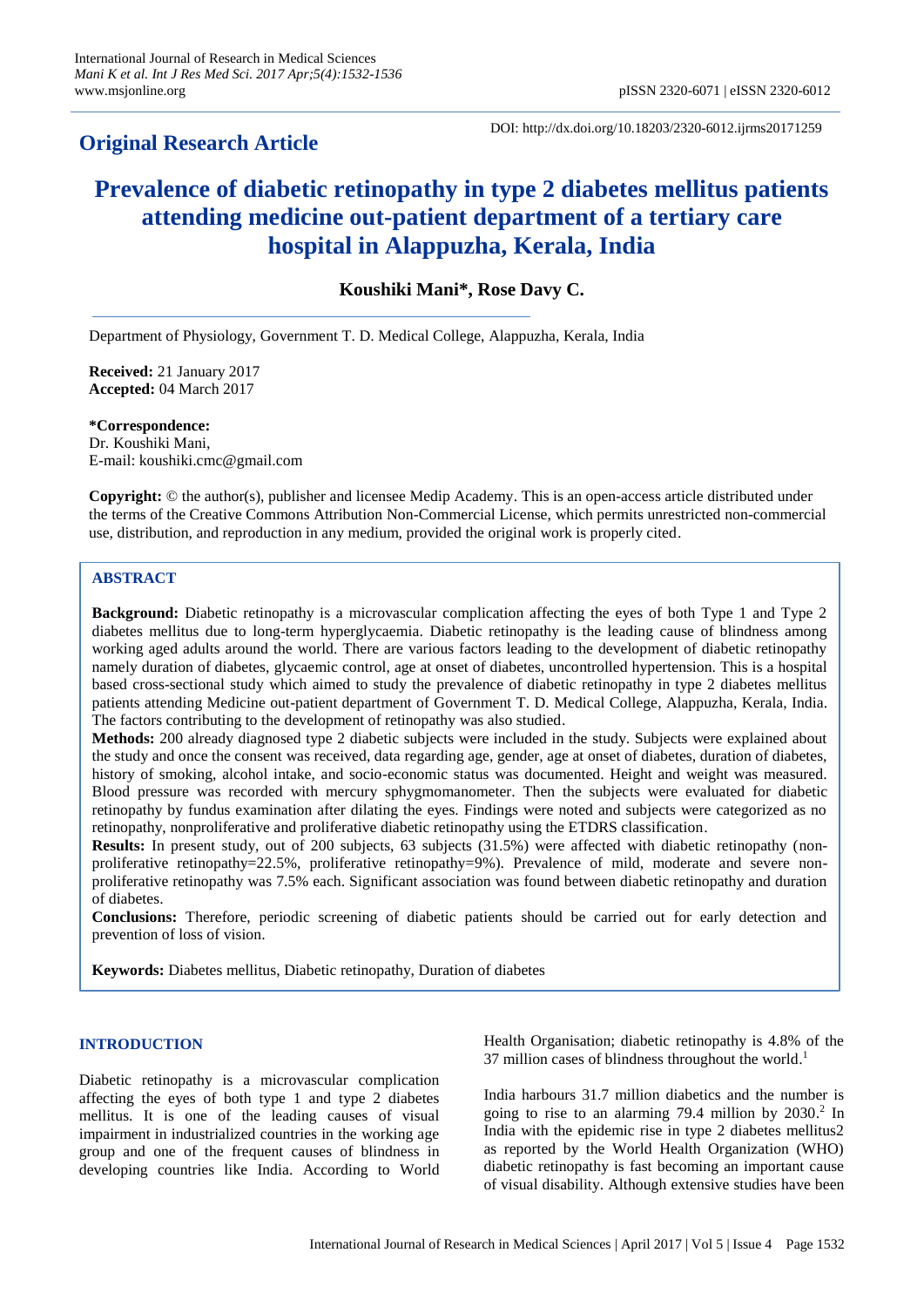carried out to find the prevalence of diabetic retinopathy in Type 1 diabetic subjects, relatively few studies have been attempted regarding the prevalence of diabetic retinopathy in Type 2 diabetes mellitus.

Again, type 2 diabetes is the commonest form of diabetes constituting 90% of the diabetic population of any country. So, the prevalence of retinopathy in type 2 diabetes is fast gaining importance in the field of research. In Kerala, India, there is paucity of literature regarding the prevalence of diabetic retinopathy in type 2 diabetes mellitus.

Prevalence studies of diabetic retinopathy among selfreported diabetics have been carried out in Palakkad district of Kerala<sup>3</sup> but very few hospital-based studies have been conducted so far. Thus, this study will help us to ascertain the burden on the health services as well as estimate the risk factors leading to the development of retinopathy.

This study aimed to determine the prevalence of diabetic retinopathy in type 2 diabetes mellitus attending Medicine out-patient department of Government T. D. Medical College, Alappuzha, Kerala, India. The factors contributing to the development of diabetic retinopathy was also studied.

# **METHODS**

This is a hospital- based observational cross-sectional study. The study was conducted in the department of medicine and department of ophthalmology, Govt. TDMC., Alappuzha, Kerala, India. 200 already diagnosed type 2 diabetic subjects were included in the study. Patients with hazy media whose fundi could not be examined and patients with any other eye disease were excluded from the study.

The study was explained to the subject and once the consent was received data regarding age, gender, age at onset of diabetes, duration of diabetes, history of smoking, history of alcohol intake, mode of treatment was documented. Height and weight was measured. Blood pressure was recorded with mercury sphygmomanometer.

Then the subjects were evaluated for diabetic retinopathy by fundus examination after dilating the eyes. Direct and indirect ophthalmoscopy was done. Findings were noted and subjects were categorized as no retinopathy (No DR), non-proliferative (NPDR) and proliferative diabetic retinopathy (PDR) using the ETDRS classification.

#### **RESULTS**

Data was entered in Microsoft and Excel software using SPSS version 16. Mean, standard deviation, range and percentage were calculated. All confidence intervals were presented at 95% and all analyses was conducted at a <0.05 significance level. Pearson Chi-square test and Binary logistic regression analysis was used to find out statistically significance differences.

Table 1 shows age, gender and duration of diabetes in 200 already diagnosed patients who were studied. Duration of diabetes was slightly longer in the female participants.

# **Table 1: Demographic profile of the population under study.**

| No. of<br>participants<br>$(N=200)$ | Age in years<br>$(Mean \pm SD)$ | <b>Duration of</b><br>diabetes in years<br>$\overline{(\text{Mean}\pm\text{SD})}$ |
|-------------------------------------|---------------------------------|-----------------------------------------------------------------------------------|
| Males $(N=102)$                     | $59.92 \pm 7.48$ (67-<br>52)    | $12.83 \pm 7.73$ (21-<br>5)                                                       |
| Females (N=98)                      | $61.69 \pm 8.313$<br>70-53)     | $13.91 \pm 9.22$ (23-<br>5)                                                       |



# **Figure 1: Percentage distribution of sample in terms of diabetic retinopathy.**

Figure 1 shows that 63 subjects i.e. 31.5% were having diabetic retinopathy. 68.5% i.e. 137 subjects were having no retinopathy.



#### **Figure 2: Percentage distribution of sample according to stages of diabetic retinopathy.**

Figure 2 shows that out of 63 patients with DR, 45 patients had NPDR -22.5%, 18 patients had PDR -9.0%.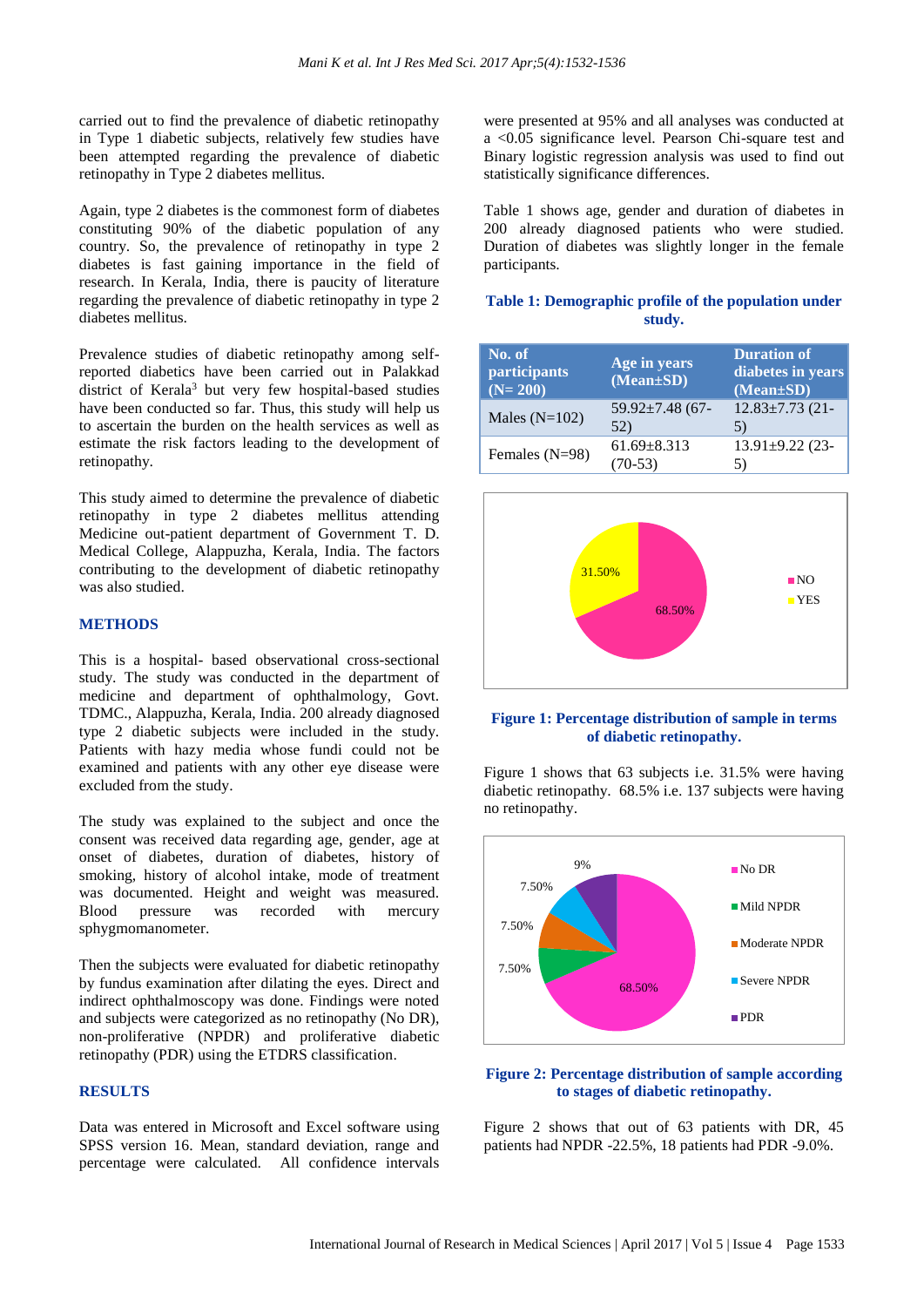# **Table 2: Association between age and stage of diabetic retinopathy.**

| Age<br>(yrs) | No. of<br><b>patients</b> | <b>No DR</b><br>$\mathcal{O}_\mathbf{0}$ | <b>Mild NPDR</b><br>$(\%)$ | <b>Moderate</b><br>NPDR $(\% )$ | Severe NPDR $(\% )$ | PDR $(\% )$ | $*P-$<br>value |
|--------------|---------------------------|------------------------------------------|----------------------------|---------------------------------|---------------------|-------------|----------------|
| $41 - 50$    | 31                        | 96.8(30)                                 | 0(0)                       | 0(0)                            | 0(0)                | 3.2(1)      |                |
| 51-60        | 69                        | 79.7(55)                                 | 10.1(7)                    | 4.3(3)                          | 1.4(1)              | 4.3(3)      | 0.00           |
| 61-70        | 84                        | 57.1(48)                                 | 7.1(6)                     | 13.1(11)                        | 13.1(11)            | 9.5(8)      |                |
| > 70         | 16                        | 25(4)                                    | 12.5(2)                    | 6.3(1)                          | 18.8(3)             | 37.5(6)     |                |

\*Pearson-Chi Square Test. Statistically significant changes were observed between age and stage of diabetic retinopathy.

# **Table 3: Association between duration of diabetes mellitus and stage of diabetic retinopathy.**

| <b>Duration of</b> | No. of          | No DR $(\% )$ | <b>Mild NPDR</b> | <b>Moderate</b>     | <b>Severe NPDR</b> | <b>PDR</b> | $*P-$ |
|--------------------|-----------------|---------------|------------------|---------------------|--------------------|------------|-------|
| DM (yrs)           | <b>patients</b> |               | $(\%)$           | <b>NPDR</b> $(\% )$ | $(\%)$             | (%)        | value |
| $1-5$              | 52              | 98.1 (51)     | 0(0)             | 0(0)                | 0(0)               | 1.9(1)     |       |
| $6 - 10$           | 38              | 81.6 (31)     | 13.2(5)          | 2.6(1)              | 0(0)               | 2.6(1)     |       |
| $11 - 15$          | 24              | 58.3 (14)     | 16.7(4)          | 12.5(3)             | 4.2(1)             | 8.3(2)     |       |
| $16-20$            | 36              | 61.1(22)      | 8.3(3)           | 13.9(5)             | 8.3(3)             | 8.3(3)     |       |
| $21 - 25$          | 26              | 46.2(12)      | 11.5(3)          | 15.4(4)             | 15.4(4)            | 11.5(3)    | 0.000 |
| >25                | 24              | 29.2(7)       | 0(0)             | 8.3(2)              | 29.2(7)            | 33.3(8)    |       |

# **Table 3: Binary logistic regression for checking which factors contributed to the development of retinopathy.**

| <b>Variables in the Equation</b> |                          |           |        |       |    |       |        |
|----------------------------------|--------------------------|-----------|--------|-------|----|-------|--------|
|                                  |                          | B         | S.E.   | Wald  | df | Sig.  | Exp(B) |
| Step 1a                          | Age                      | 0.070     | 0.058  | 1.419 |    | 0.234 | 1.072  |
|                                  | Sex (1)                  | 0.274     | 0.501  | 0.300 |    | 0.584 | 1.315  |
|                                  | Socioeconomic status (1) | $-0.531$  | 0.387  | 1.884 |    | 0.170 | 0.588  |
|                                  | Age at onset             | $-0.040$  | 0.060  | 0.442 |    | 0.506 | 0.961  |
|                                  | Duration                 | 0.125     | 0.058  | 4.606 |    | 0.032 | 1.133  |
|                                  | Hypertension $(1)$       | 0.715     | 0.480  | 2.221 |    | 0.136 | 2.044  |
|                                  | Alcohol $(1)$            | $-1.036$  | 0.648  | 2.557 |    | 0.110 | 0.355  |
|                                  | Smoker $(1)$             | 1.036     | 0.656  | 2.492 |    | 0.114 | 2.817  |
|                                  | Weight                   | $-0.544$  | 0.407  | 1.790 |    | 0.181 | 0.580  |
|                                  | Heightincentimetres      | 0.404     | 0.304  | 1.766 |    | 0.184 | 1.497  |
|                                  | BMI                      | 1.265     | 0.990  | 1.632 |    | 0.201 | 3.544  |
|                                  | Constant                 | $-67.155$ | 47.090 | 2.034 |    | 0.154 | 0.000  |

As the highlighted value, i.e. p-value are less than 0.05 (level of significance) so the corresponding variable i.e. duration have significant effect on development of retinopathy.

#### **DISCUSSION**

Prevalence of diabetic retinopathy in different parts of India varies. This is can be attributed to the fact that in India, there is a wide geographical, ethnic and life-style variation. Prevalence of DR also varies in populationbased and hospital-based studies. The diagnostic criteria for diabetes also differ between studies and reports are based on self-reported diabetes, fasting blood sugar and/or oral glucose tolerance test. Few studies have used retinal photography as screening tools.<sup>4,5</sup>

The present hospital- based, cross-sectional study showed that the prevalence of diabetic retinopathy (DR) was 31.5% (Figure 1) (NPDR- 22.5%, PDR- 9.0%, Figure 2) in type 2 DM patients. Overall, prevalence of DR in hospital based studies including present study was higher as compared to those in population based epidemiological studies.<sup>3,6-10</sup> This may be due to the fact that there was a referral bias among the diabetic patients who were reported to tertiary care centres. Therefore, with larger number of diabetics reporting to the tertiary hospital, it is more likely that prevalence of complications may also be larger.

Overall, prevalence which was observed in present study was similar to that which was observed by Rema et al, and Agrawal RP et al, in spite of the fact that in present study, sample size is small.<sup>6,8</sup> Prevalence of NPDR and PDR matched well with those which were observed by Agrawal RP et al. <sup>6</sup> Present results are consistent with those of Ramchandran et al who observed retinopathy in 714 i.e. 23.7% cases out of 3010 patients of type 2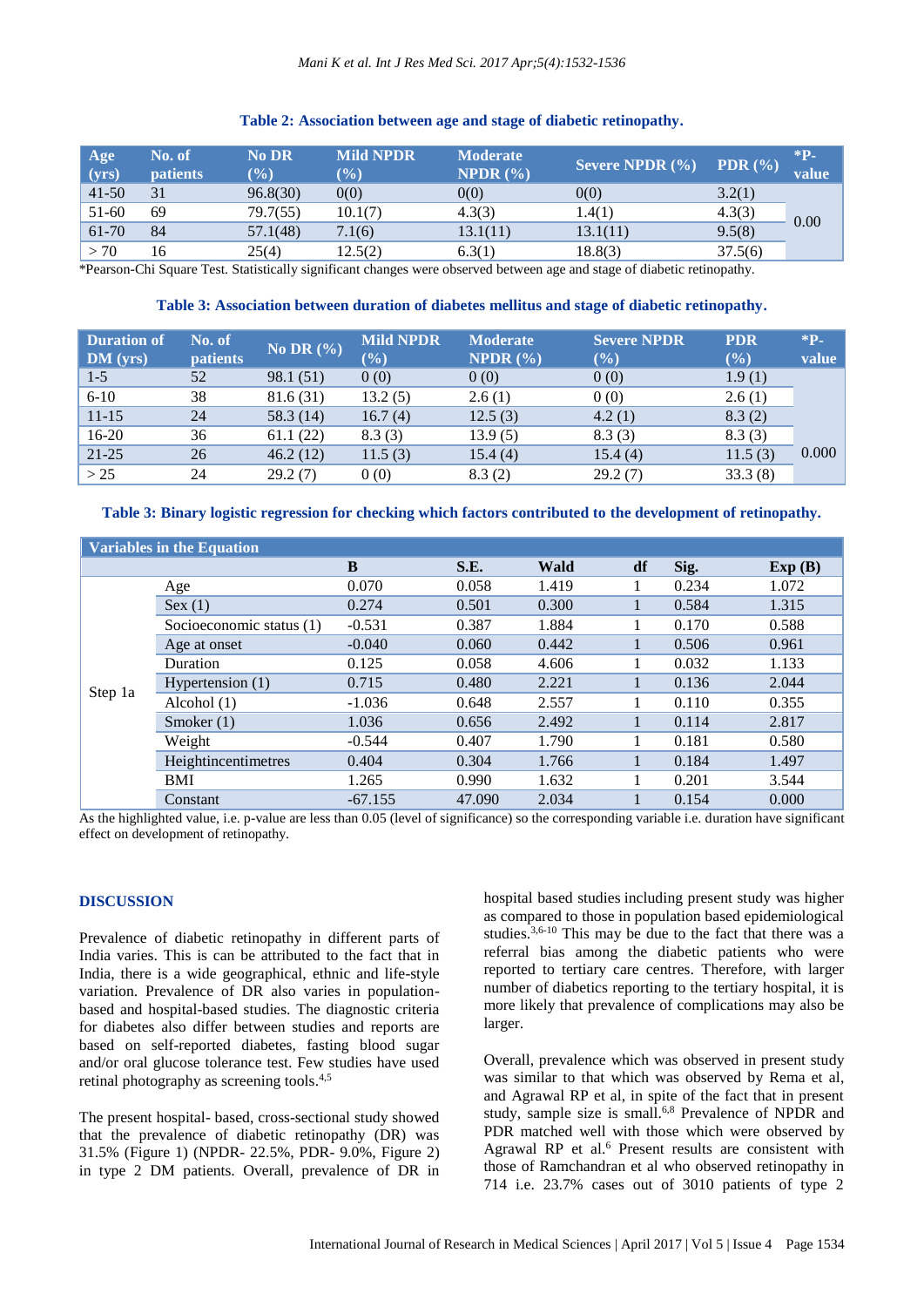diabetes.<sup>11</sup> Knuiman MW reported prevalence of retinopathy at 28% in Perth, Western Australia. <sup>12</sup> Caird et al found a prevalence rate of 36.8% NPDR in a survey which involved 4076 diabetic patients with over ten years duration of diabetes. 13

In present study, we observed an association between duration of diabetes and diabetic retinopathy  $(p<0.05)$ (Table 3). Binary logistic regression analysis also showed an independent association between duration of diabetes and diabetic retinopathy (Table 4). This result supported the fact that duration of diabetes is the strongest predictor for development of DR. In the Wisconsin epidemiologic study of diabetic retinopathy (WESDR), the widest and most prolonged population based ophthalmologic survey, reported that higher prevalence of DR was associated with longer duration of diabetes.<sup>14</sup>

According to present study, DR may appear as early as 1- 5 years of having diabetes and more than 85% of patients develop DR after 25 years of having the disease. With the increasing duration of diabetes, the chance of PDR was higher. Association with duration of diabetes is well known. 13,15-20 In India, virtually all studies have shown an increased prevalence of DR as the duration of diabetes increased. 4,9,21 In the study conducted by Dandona et al in type 2 diabetes, it is reported that 87.5 per cent of those with >15 years duration of diabetes had DR compared with 18.9 per cent of those who had  $\langle 15 \rangle$  years duration.<sup>9</sup> In the CURES Eye study<sup>4</sup>,  $41.8$  per cent had DR after 15 years of diabetes and severity of DR proportionally increased with longer duration of diabetes. Studies had also demonstrated that for every five-year increase in duration of diabetes, the risk for DR increased by 1.89 times.

In the present study, we found significant association between age of the patient and diabetic retinopathy  $(p<0.05)$  (Table 2). This further strengthens the fact that with increasing duration of diabetes, the risk of diabetic retinopathy increases, especially PDR. Studies have shown that the chance of developing retinopathy increases with the increase in age of the patient. 22-24

#### *Limitations of the study*

This was a hospital based study. So, there was a referral bias. Therefore, the actual prevalence of diabetic retinopathy may have been underestimated. No randomization was used for selection of patients in this study. Blood glucose control of the patients was not taken into account. Therefore, the glycaemic status of the patient is not known to us. Sample size of present study is small. Thus, the results of this study are difficult to extrapolate on to a larger population.

#### **CONCLUSION**

Thus, to conclude, diabetic retinopathy is a multifactorial disease. Duration of diabetes mellitus is a major risk factor for diabetic retinopathy. With increasing duration of diabetes mellitus, the chance of developing diabetic retinopathy increases. Therefore, this study highlights the need to conduct screening programmes as well as diabetic education programmes at the grass root level for diabetes mellitus patients.

*Funding: No funding sources*

*Conflict of interest: None declared Ethical approval: The study was approved by the Institutional Ethics Committee*

# **REFERENCES**

- 1. Resnikoff S, Pascolini D, Etya'ale D, Kocur I, Pararajasegaram R, Pokharel GP, et al. Global data on visual impairment in the year 2002. Bulletin of The World Health Organisation. 2004;82(11):844- 51.
- 2. Wild S, Roglic G, Green A, Sicree R, King H. Global prevalence of diabetes: estimates for the year 2000 and projections for 2030. Dia Care. 2004;27(5):1047-53.
- 3. Narendran V, John RK, Raghuram A, Ravindran RD, Nirmalan PK, Thulasiraj RD. Diabetic retinopathy among self reported diabetics in Southern India: a population based assessment. Br J Ophthalmol. 2002;86(9):1014-8.
- 4. Rema M, Premkumar S, Anitha B, Deepa R, Pradeepa R, Mohan V. Prevalence of diabetic retinopathy in urban India: the Chennai Urban Rural Epidemiology Study (CURES) eye study, I. Invest Ophthalmol Vis Sci. 2005;46(7):2328-33.
- 5. Raman R, Rani PK, Gnanamoorthy P, Sudhir RR, Kumaramanikavel G, Sharma T. Association of obesity with diabetic retinopathy: Sankara Nethralaya diabetic retinopathy epidemiology and molecular genetics study (SN-DREAMS Report no. 8). Acta Diabetol. 2010;47(3):209-15.
- 6. Agrawal RP, Ranka M, Beniwal R, Gothwal SR, Jain GC, Kochar DK, et al. Prevalence of diabetic retinopathy in type 2 diabetes in relation to risk factors : hospital based study. Int J Dia Dev Cities. 2003;23:16-9.
- 7. Ramavat PR, Ramavat MR, Ghugare BW, Vaishnav RG, Joshi MU. Prevalence of diabetic retinopathy in Western Indian type 2 diabetic population: a hospital - based cross-sectional study. J Clin Diagn Res. 2013;7(7):1387-90.
- 8. Rema M, Ponnaiya M, Mohan V. Prevalence of retinopathy in non-insulin dependent diabetes mellitus at a diabetes centre in southern India. Diabetes Res Clin Pract. 1996;34(1):29-36.
- 9. Dandona L, Dandona R, Naduvilath TJ, McCarty CA, Rao GN. Population based assessment of diabetic retinopathy in an urban population in southern India. Br J Ophthalmol. 1999;83(8):937- 40.
- 10. Mohan V. Lighting up diabetes in the Asian young: the ASDIAB study. Diabetes. 2002;47(3):20-3.